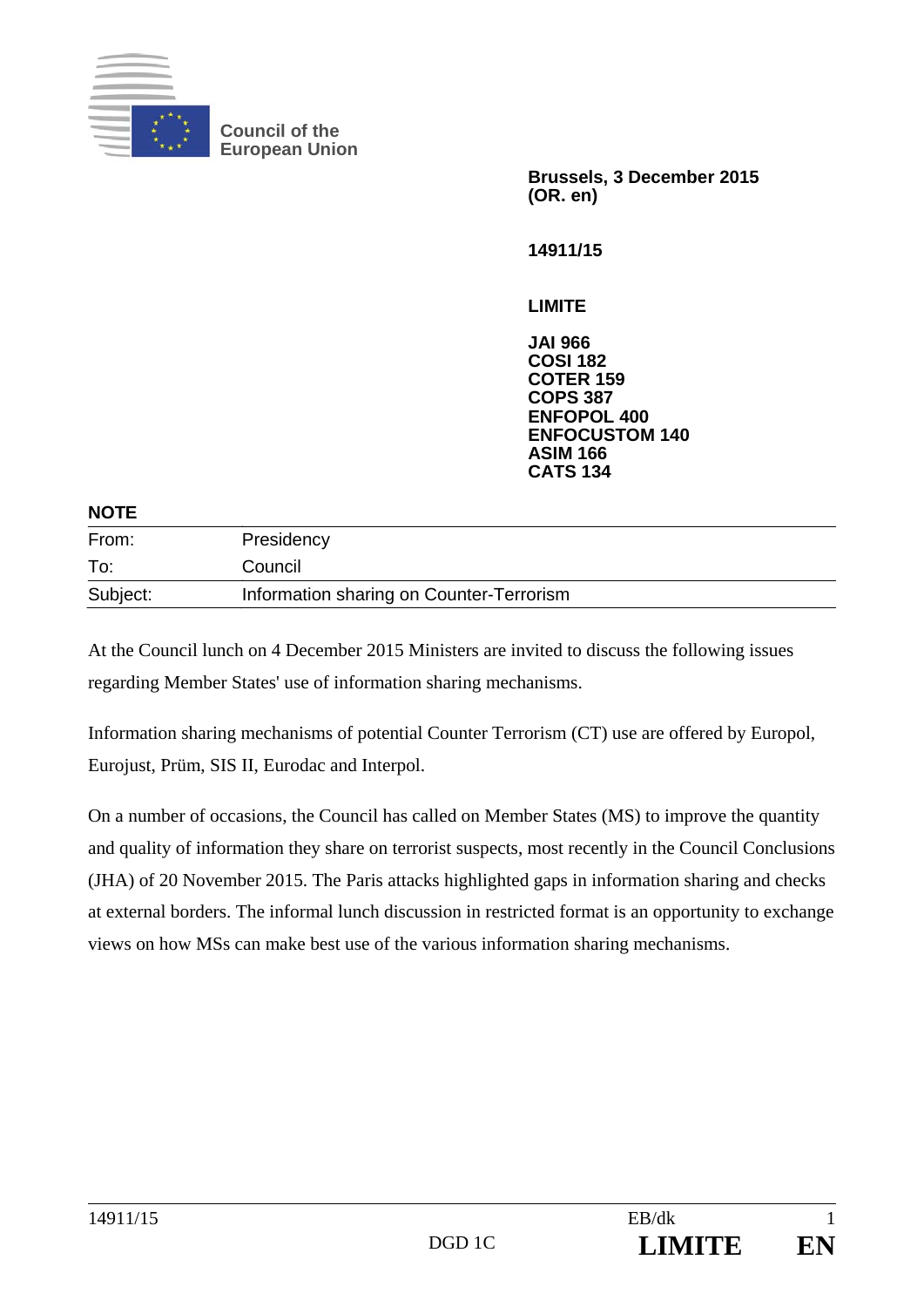## **A. Are databases populated enough?**

The data suggest that there remains a disparity between the actual threat posed to some MS and the amount of information that is shared and that there is thus a need to improve efforts in this area. For example by November 2015:

- the number of SIS II alerts entered under Art. 36(3) remains generally very low and several MS have not used this option at all; the new possibility for immediate reporting under Art. 36(2) and Art. 36(3) introduced in February 2015 is therefore under-used;
- 50,45 % of all contributions to Focal Point (FP) Travellers originate from just five MS and one associated third country. Only 2081 confirmed foreign terrorist fighters have been entered into FP Travellers;
- half of all MS have still not used the Europol Information System (EIS) for counter-terrorism purposes and only 1595 foreign terrorist fighters have been registered;
- in only half of the MS the counter terrorism authorities are connected to the Secure Information Exchange Network Application (SIENA) hosted by Europol;
- 109 cases were opened in 2015 at Eurojust in relation to information exchange on terrorist offences - 17 on court results and 92 on ongoing prosecutions;
- With regard to Prüm, implementation remains patchy and full connectivity among MS does not exist. Many MS are connected to less than half and some are not connected at all although legally bound.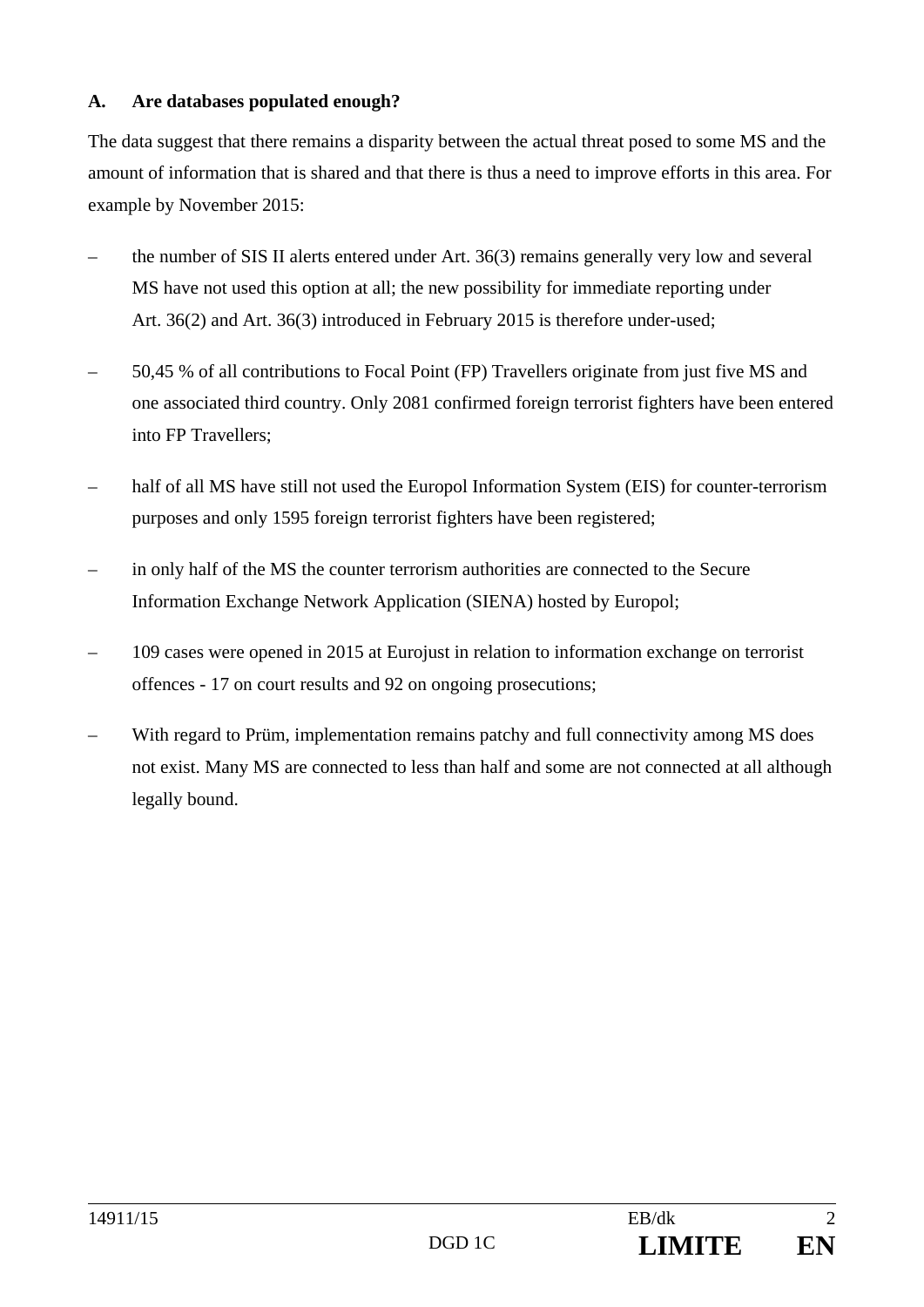#### **B. Are databases consulted enough?**

Information on the percentage of persons checked against the relevant databases on all EU external borders is available only for some MS, and it is unsatisfactory: between 1,5 and 34 % of persons enjoying the right to free movement have been checked (Switzerland checks 100 %).

Pre-conditions for systematic checks are (1) instructions to border guards to check all relevant SIS II and Interpol databases with regard to all travelers and (2) technology, in particular with regard to SLTD: electronic connection of all border posts, electronic update, automated screenings of passports. At least 10 % of MS and Schengen partners still do not have an electronic connection to all external border crossings (air, land and sea). At least 7 MS and Schengen partners do not use automatic screening and 6 are still manually updating the SLTD database.

## **C. The way ahead**

With a view to implementing MS' commitment to using the relevant information sharing tools in a more systematic manner, the Presidency suggests the following:

#### **1. Feeding of the databases**

Member States will inform COSI of the measures taken or envisaged to increase the information sharing related to counter-terrorism via Europol, Eurojust and SIS  $II<sup>1</sup>$ .

**1**

Council Conclusions of 20 November 2015: "The Council decides to step up law enforcement cooperation:

Member States will ensure that national authorities enter systematically data on suspected foreign terrorist fighters into the SIS II, in particular under Article 36.3, carry out awareness raising and training on the use of the SIS and define a common approach to the use of the SIS II data relating to foreign fighters,

Member States will make maximum use of these capabilities to improve the overall level of information exchange between CT authorities in the EU. Member States will ensure that the relevant national authorities significantly increase their contributions to Focal Point Traveller at Europol to reflect the threat and connect to relevant Europol information exchange systems."